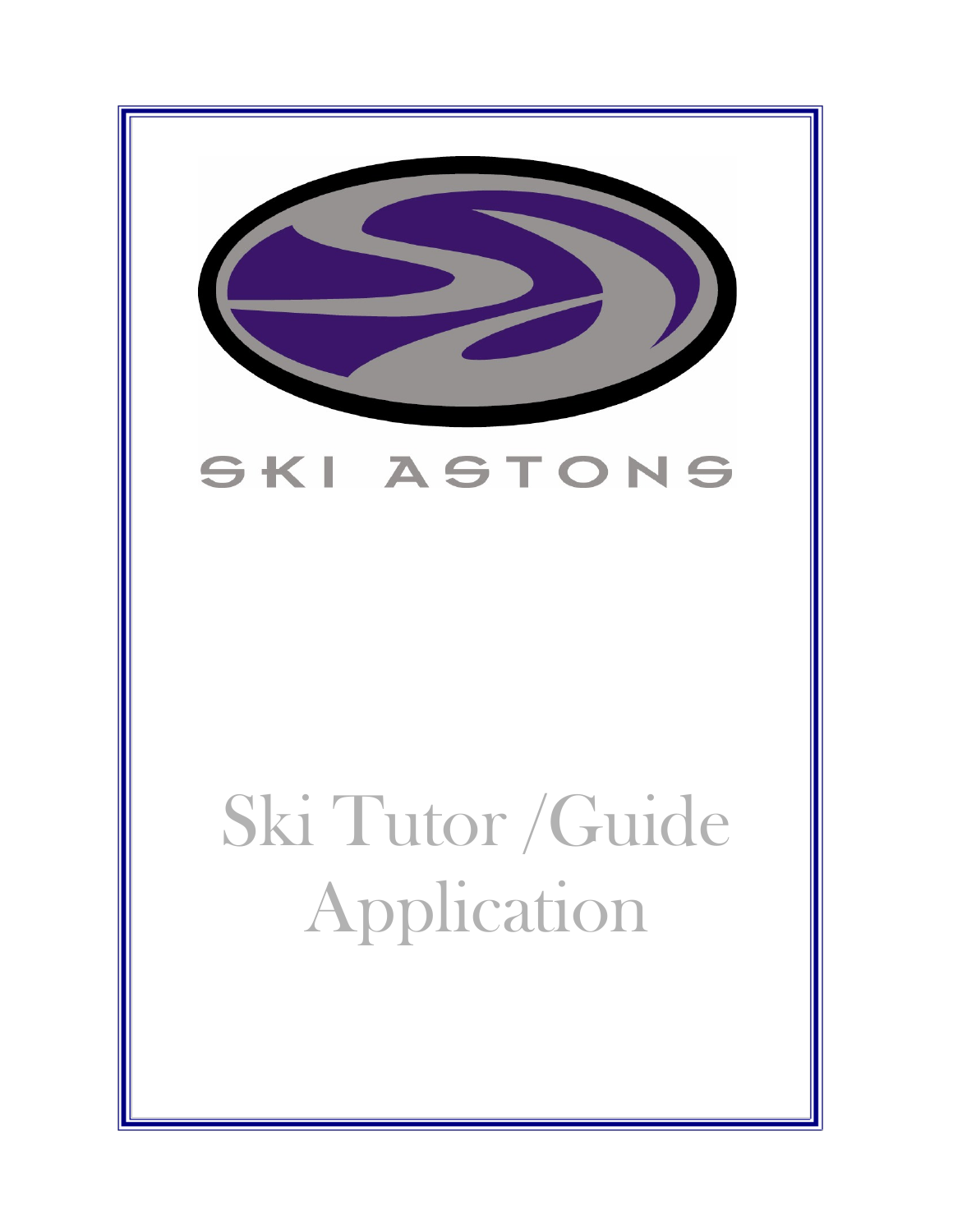

## **Personal Information**

**Title: Forename: Surname:**

**Date of Birth: Age:**

**Nationality: Current Occupation:**

**Address:**

**Postcode:**

**If you are a student, please give a permanent address at which you can be contacted Address:**

**Postcode**:

| <b>Telephone Number (include STD Code)</b> |      |  |
|--------------------------------------------|------|--|
| Day:                                       |      |  |
| <b>Evening:</b>                            |      |  |
| <b>Mobile:</b>                             |      |  |
| E Mail:                                    | (a), |  |
| <b>Fax:</b>                                |      |  |

**Please state your preferred mode of contact:**

# **Qualifications/ Certificates**

**Please also enclose photocopies of any qualifications/certificates stated below**

| Licence & Level     | Date & Place obtained   Current Licence/ | Ref No. | <b>Expires</b> |
|---------------------|------------------------------------------|---------|----------------|
| <b>BASI</b>         |                                          |         |                |
| SNSC ASL            |                                          |         |                |
| SNSC APC            |                                          |         |                |
| <b>BASI</b> Trained |                                          |         |                |
| <b>PSIA</b>         |                                          |         |                |
| Other (State)       |                                          |         |                |
| <b>FIRST AID</b>    |                                          |         |                |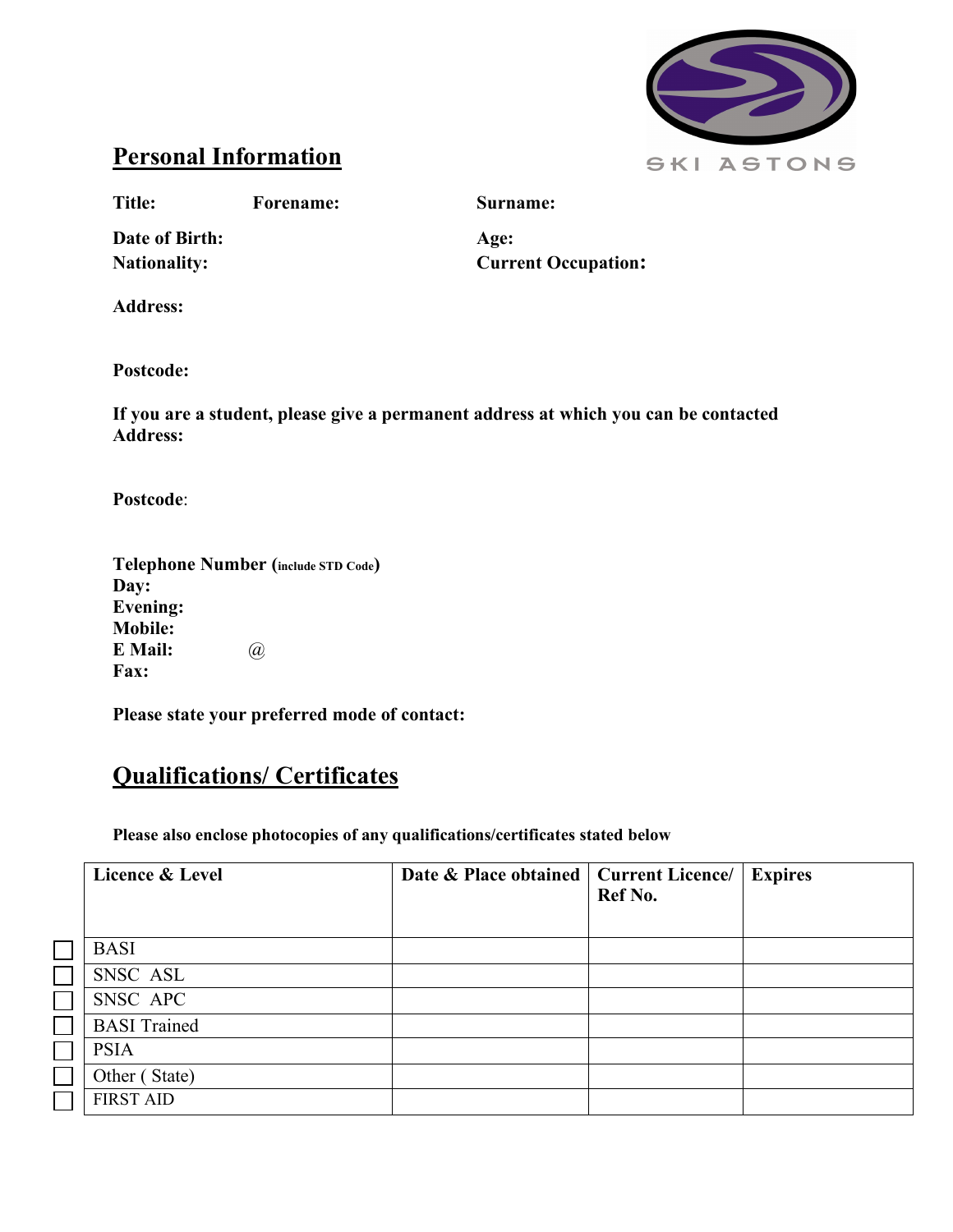# **Driving**



#### **Please indicate with a tick whether you possess any of the following licences**

| $\Box$ | Car        | Date Passed                            |
|--------|------------|----------------------------------------|
|        | <b>PCV</b> | Date Passed                            |
|        |            | Experience of driving on the continent |

### **Dietary & Medical**

**Please state any specific medical or dietary requirements**

# **Criminal Convictions**

**Have you ever been convicted of a criminal offence not covered by the rehabilitation of offenders act?**

### **Skiing History**

| <b>Experience skiing on snow</b> | Weeks | Seasons |
|----------------------------------|-------|---------|
| Instructing experience on snow   | Weeks | Seasons |
| Instructing experience on dry    | Weeks | Seasons |

**Please state experience of instructing schools / youth groups (List time period and company)**

- •
- 
- •
- •
- •
- •

**State other coaching / teaching / instructing experience with youth groups**

- •
- •
- •
- •
- •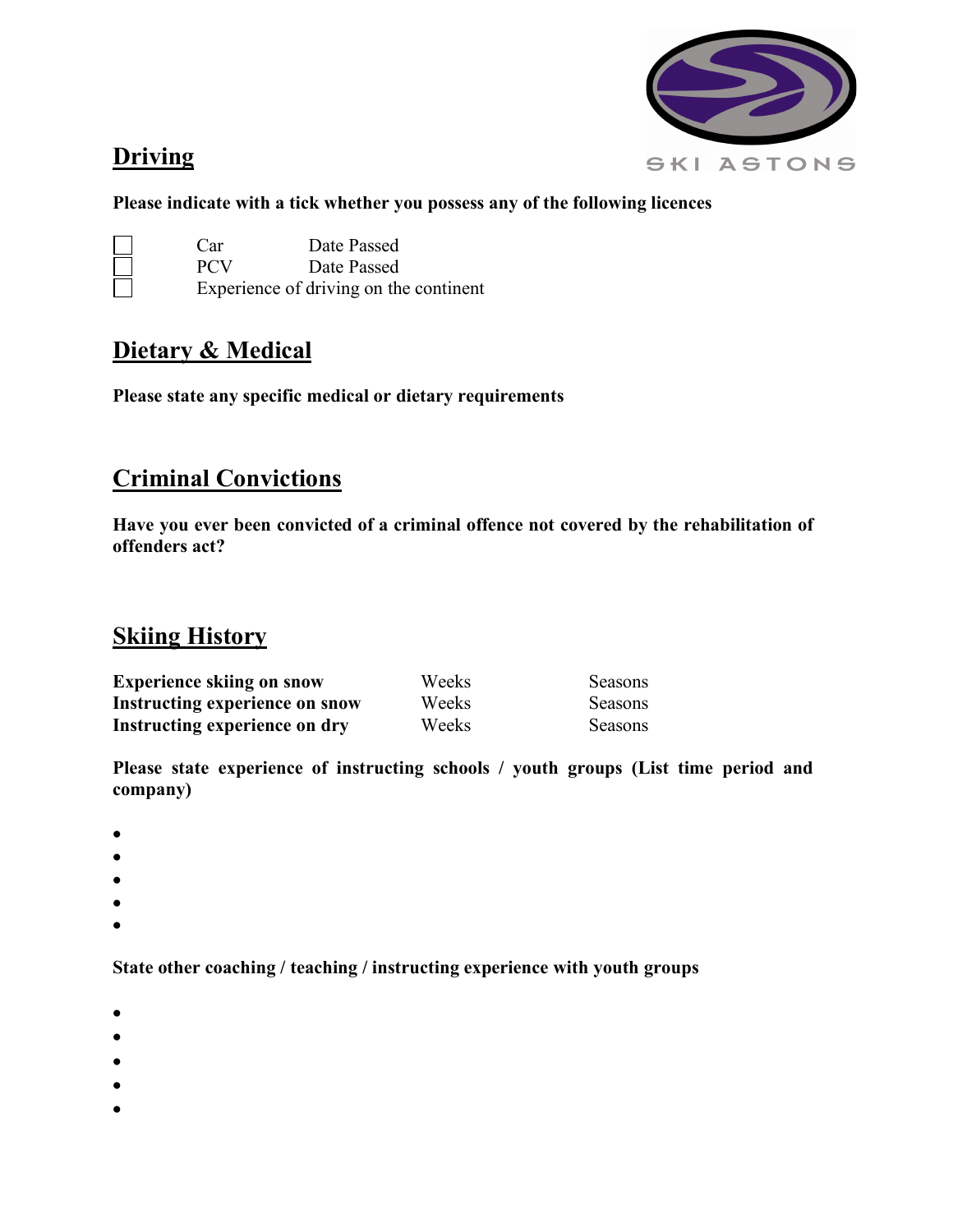

#### **Please indicate your knowledge of the listed resorts using the following grading**

A– Excellent B-Good C- Basic (Leave blank where no knowledge assumed)

AUSTRIA

| WILDERKAISER |
|--------------|
| Ellmau       |
| Scheffau     |
| Soll         |
| Westerndorf  |

**SWITZERLAND** 

 JUNGRAU First Wengen Kleinscheidegg  Murren Schilthorn Saas Grund Saas Fee

ZILLER VALLEY

Hintertux Glacier

 Mayrhofen Zell am Ziller Kaltenbach Hochfugen

 OTHER Saalbach Zell am See Kaprun Glacier Stubai Glacier Kitzbuhel

 Gstaad Verbier

#### **List other regions skied**

- •
- •
- •
- •
- 
- •

### **Foreign Languages**

**Please specify any foreign languages spoken indicating whether fluent or working knowledge**

- •
- •
- •
- •
- •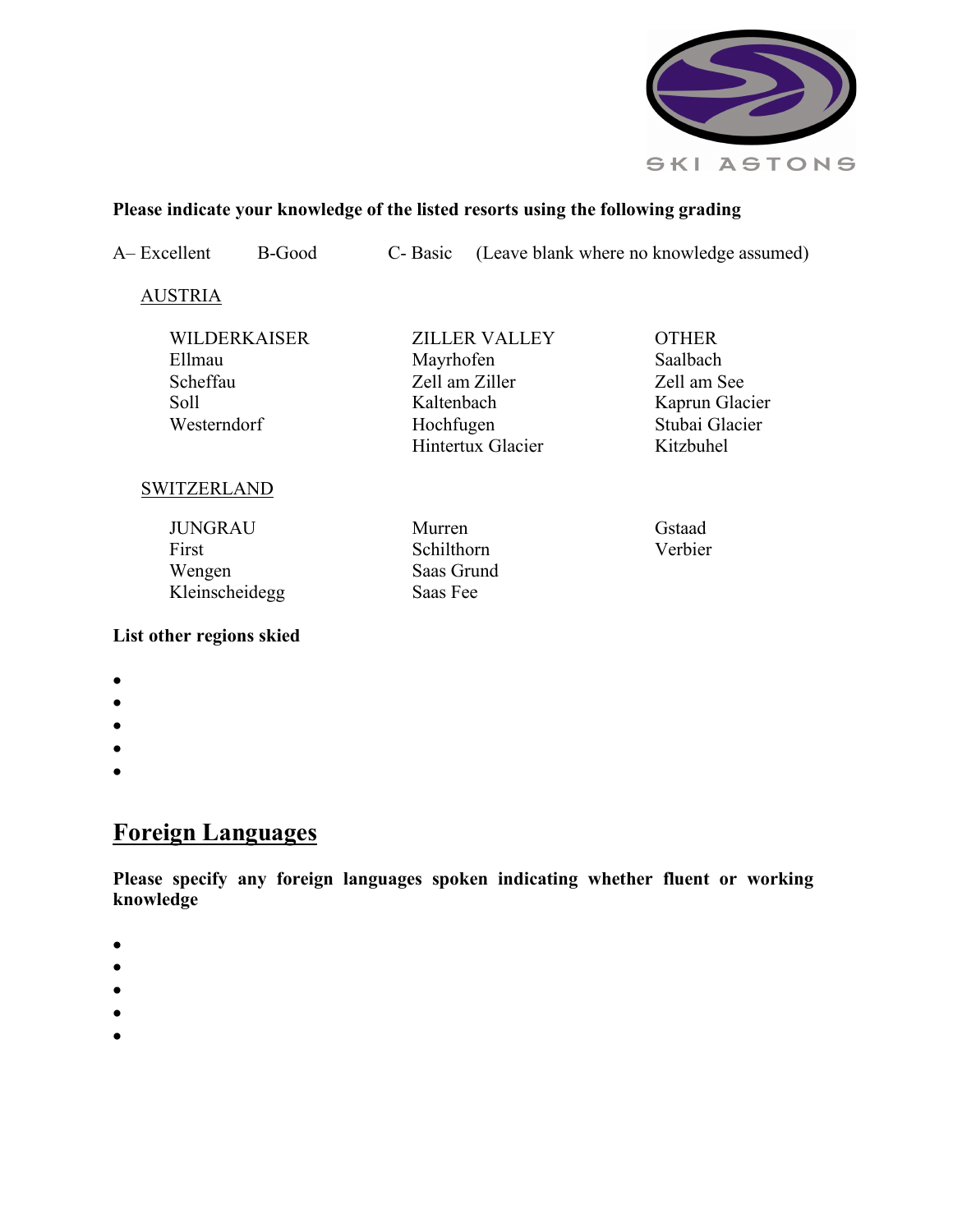

### **Application**

**Outline your suitability as an applicant for the role of ski / snowboard tutor / guide:**

**How did you hear about Ski Astons? (Give name of contact or magazine):**

П. We require you to tick this box to confirm your agreement for Ski Astons to process your data in accordance with our Privacy Policy as detailed on our website: www.skiastons.co.uk

#### **References**

**Please supply the name & address of 2 referees. At least one should be able to outline your suitability as a ski or snowboard tutor/guide. Please do not name a friend or relative. Where referees are based at educational establishments, please include an alternative address during the holiday period.**

**1st Referee Name: Address:**

**Tel: Fax: Position / Occupation:**

| 2 <sup>nd</sup> Referee |
|-------------------------|
| <b>Name:</b>            |
| <b>Address:</b>         |

**Tel: Fax: Position / Occupation:** 

**I certify that the information offered is true and correct and I have enclosed copies of all relevant certificates:**

**Signed: Date:**

Return to: **Ski Astons, Clerkenleap, Broomhall, Worcester. WR5 3HR Email: info@skiastons.co.uk Tel: 01905 388070 Fax: 01905 700283**